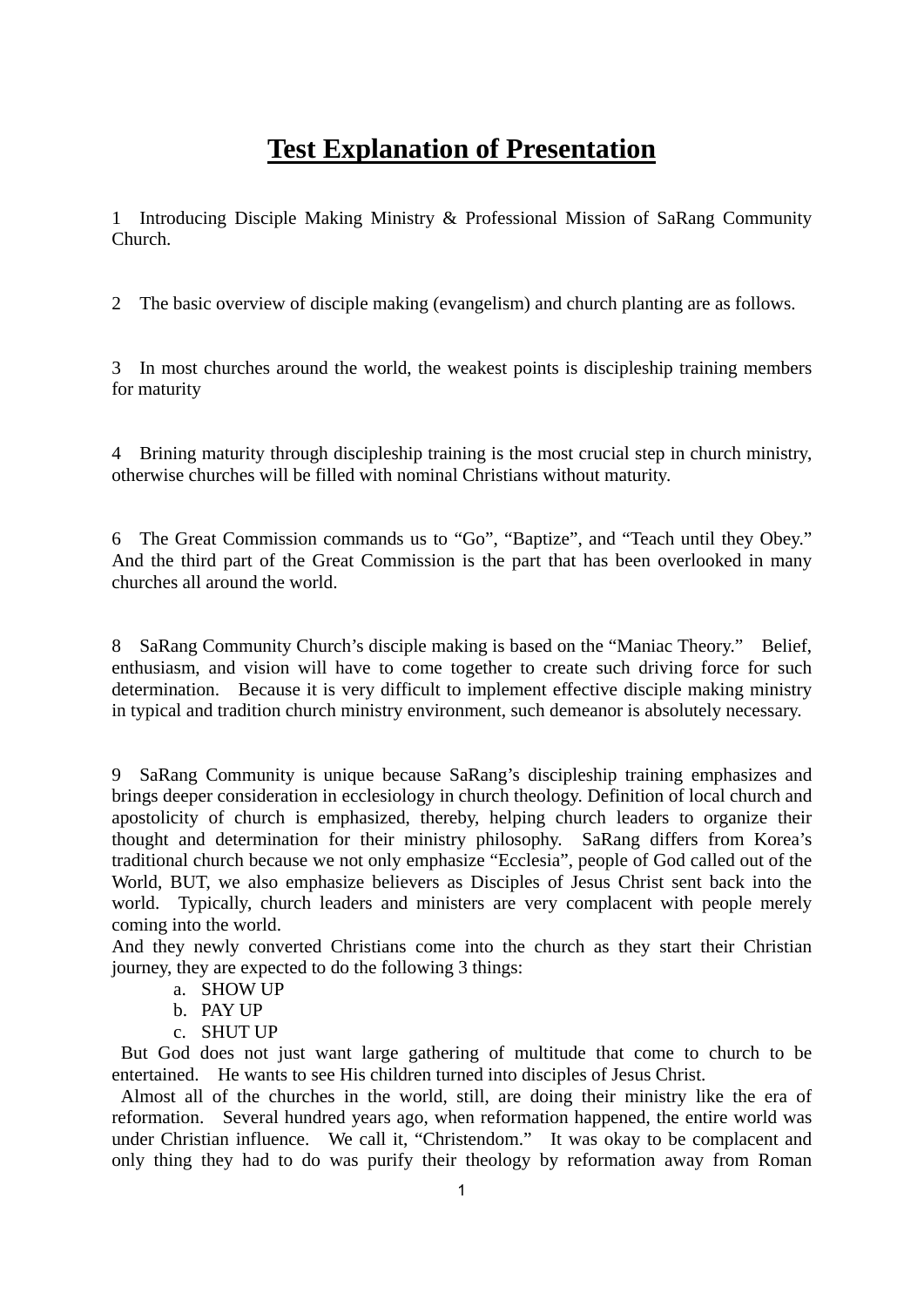Catholic theology.

However, we are living in a very different world now. Many churches are struggling because we are still not making any constructive adjustment to our ecclesiology. Many people are leaving church because today's church does not fit our era. Today's environment is very similar to the early church in the  $1<sup>st</sup>$  century. Christianity is under severe/extreme attack. And our laity is sleeping because of our weak ecclesiology.

10 The following paradigm changes are needed for successful disciple making ministry through small group dynamic setting.

11 SaRang Community Church runs its ministry on the following ecclesiology conviction. Deeper consideration for ecclesiology provides ministry philosophy conviction. Ministry strategy is discipleship. Jesus Christ is our upper limit and we train our laity to reach the level of Jesus Christ. It may be impossible but that's how Jesus wants us to be, just like Him as heirs of God the Father. Our ministry method is through discipleship training methodology which includes several years of preparation prior to being admitted to the 32 week long Discipleship Training course at SaRang Community Church.

Today, most ministers and missionaries are preoccupied with numerical church growth. However, SaRang always has struggled to focus on one soul rather than mere numerical growth. Today many churches are still interested only in numerical church growth strategy, but healthy church does not depend on quick growth in number. Healthy quantitative growth will naturally follow qualitative enhancement. If a child is healthy, you cannot physically stop the kid from growing. He or she will naturally grow.

12 Bible clearly talks about all believers as privileged heirs of Christ. Not only pastors. Pastors (clergy) are not the only privileged groups in God's kingdom, however, the reality is that many clergies are considered and treated as first class citizens of heaven compared to laity. And the laity which comprise over 95% of church membership should be and must be the main driving force behind every church ministry. Lay driven ministry is crucial. A handful of influential clergy will not be sufficient in making church to influence the world in this  $21<sup>st</sup>$  century.

> Once you were not a people, but now you are the people of God, once you had not received mercy, but now you have received mercy (1 Pet. 2:10)

It was he who gave some to be apostles, some to be prophets, some to be evangelists, and some to be pastors and teachers, (Eph. 4:11)

13 Evangelism comes first, then Disciple Making. A. Mark 16:15 (Evangelism)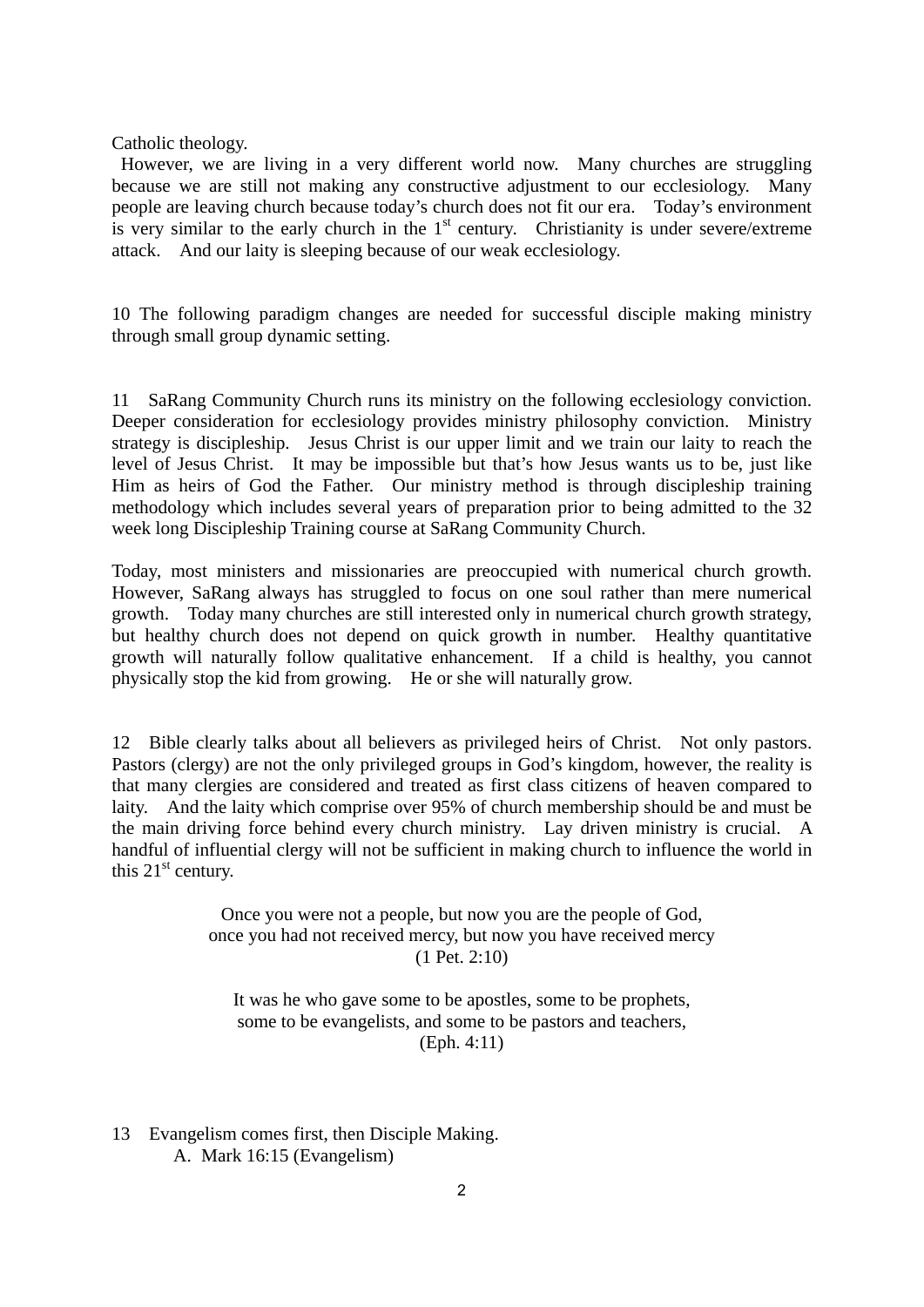15 He said to them, 'Go into all the world and preach the good news to all creation.

B. Col 2: 6-7 (Disciple Making)

6 So then, just as you received Christ Jesus as Lord, continue to live in him,

7 rooted and built up in him, strengthened in the faith as you were taught, and overflowing with thankfulness

 So, Christianity does not end at evangelizing. Disciple making must follow after people become converted. There must be follow up process.

15 After we establish firm ecclesiological conviction, we need to set the standard/goal of discipleship training. We know we have to do discipleship train, THEN what will be our goal? To what standards, are we going to train our flocks? That's where the biblical discipleship comes in.

# A. **Total Commitment (Ruth 1:16-17)**

16 But Ruth replied, "Don't urge me to leave **you (Jesus)** or to turn back from **you (Jesus).** Where **you (Jesus)** go I will go, and where **you (Jesus)** stay I will stay. **Your(Jesus')** people will be my people and **your (Jesus')** God my God. 17 Where **you (Jesus)** die I will die, and there I will be buried. May the LORD deal with me, be it ever so severely, if anything but death separates **you (Jesus)** and me.'

#### B. **Witness of Jesus (Acts1:8, Mark 16:15)**

8 But you will receive power when the Holy Spirit comes on you; and you will be my witnesses in Jerusalem, and in all Judea and Samaria, and to the ends of the earth.'

15 He said to them, 'Go into all the world and preach the good news to all creation.

## C. **Servant leadership (Mark 10:43-45)**

43 Not so with you. Instead, whoever wants to become great among you must be your servant,

44 and whoever wants to be first must be slave of all.

45 For even the Son of Man did not come to be served, but to serve, and to give his life as a ransom for many.'

## D. **Jesus-like Character (Gal 5:16-17;22-23)**

16 So I say, live by the Spirit, and you will not gratify the desires of the sinful nature. 17 For the sinful nature desires what is contrary to the Spirit, and the Spirit what is contrary to the sinful nature. They are in conflict with each other, so that you do not do what you want.

22 But the fruit of the Spirit is love, joy, peace, patience, kindness, goodness, faithfulness,

23 gentleness and self-control. Against such things there is no law.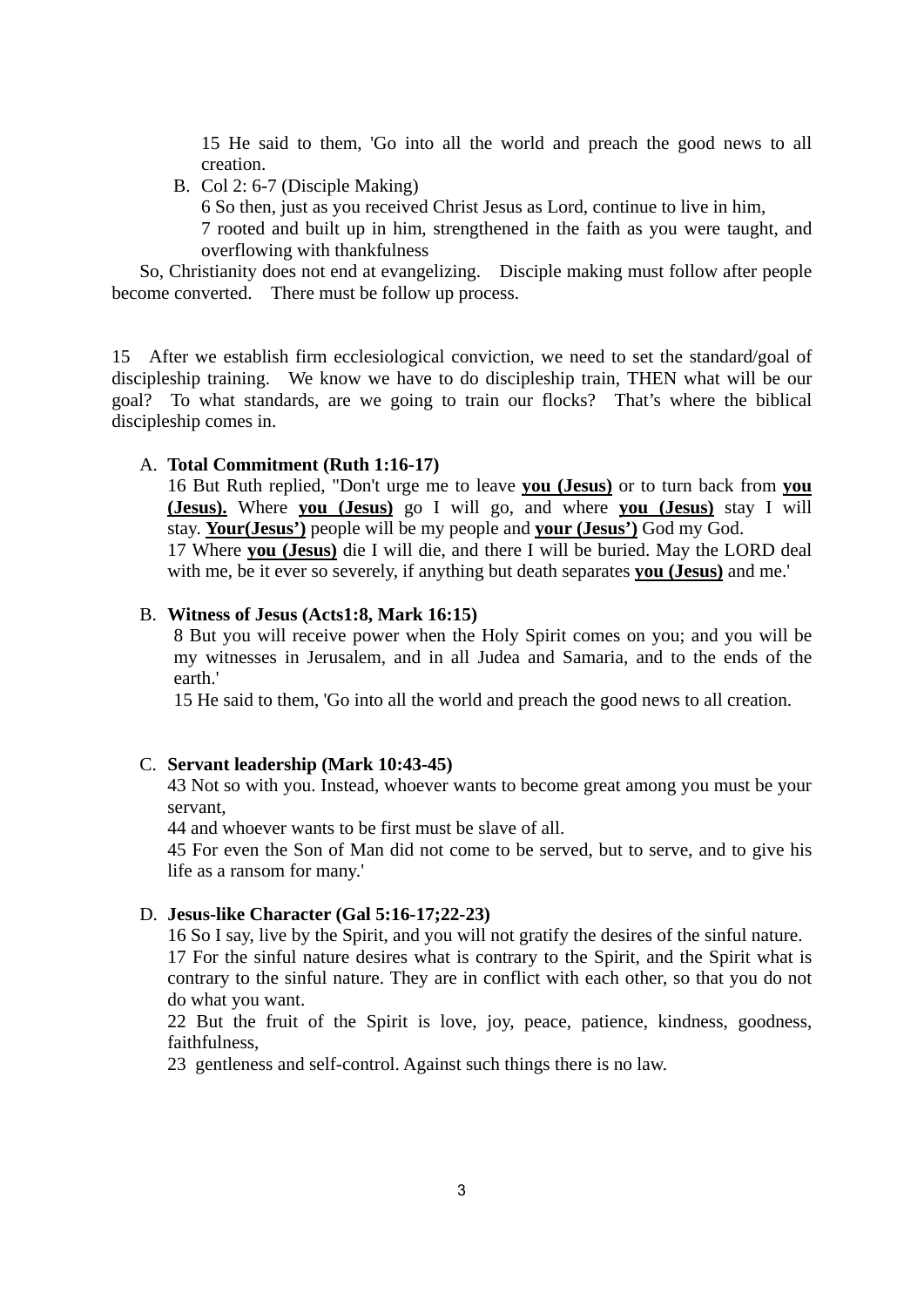- 16 Objectives for the Disciple Making
	- A. A vision for being fruitful & multiplying lives (2 Tim.2:2, Prov. 22:6) 2 And the things you have heard me say in the presence of many witnesses entrust to reliable men who will also be qualified to teach others. 6 Train a child in the way he should go, and when he is old he will not turn from it.
	- B. A foundation to build on (Col. 4:12) 12 Epaphras, who is one of you and a servant of Christ Jesus, sends greetings. He is always wrestling in prayer for you, that you may stand firm in all the will of God, mature and fully assured.
	- C. Equipping for service (Eph. 4)
	- D. Continual growth in depth & numbers (Eph. 4:13/ Mark 4:20)

17 Objectives for disciples are to help them to understand Christ, become like Christ and ultimately to change their worldview.

To them God has chosen to make known among the Gentiles the glorious riches of this mystery, which is Christ in you, the hope of glory. We proclaim him, admonishing and teaching everyone with all wisdom, so that we may present everyone perfect in Christ. (Col. 1:27-28)

My dear children, for whom I am again in the pains of childbirth until Christ is formed in you. (Gal 4:19)

18 Also additional objectives are to help them to live fruitful lives, develop faith, hope & love, as well as to develop responsible attitude. It is very difficult to continue the fight to live like true disciples, it is critical that the trainees learn to establish relational accountability with Christian community as well as other forms of accountability.

21 Just like how Apostle Paul trained Timothy, Timothy to faithful men entrusted, then all others who qualify to share and disciple others, we are propagating His commandment to make disciples.

22 Small groups and their dynamics are very important in SaRang Community Church's discipleship training as well as weekly small group meetings. The 3 main triangular aspects of SaRang's successful model are Discipleship Training (DT), Small Group leaders' training, and Small Groups (SG) led by each Small Group leader. DT and SG heavily depend on small group dynamics of 5-12 people per group for more intimate and personal sharing and healing to take place every time they meet. The SG and SG leaders' dedication are very crucial in effective spiritual ministering to SaRang's massive 50,000 members.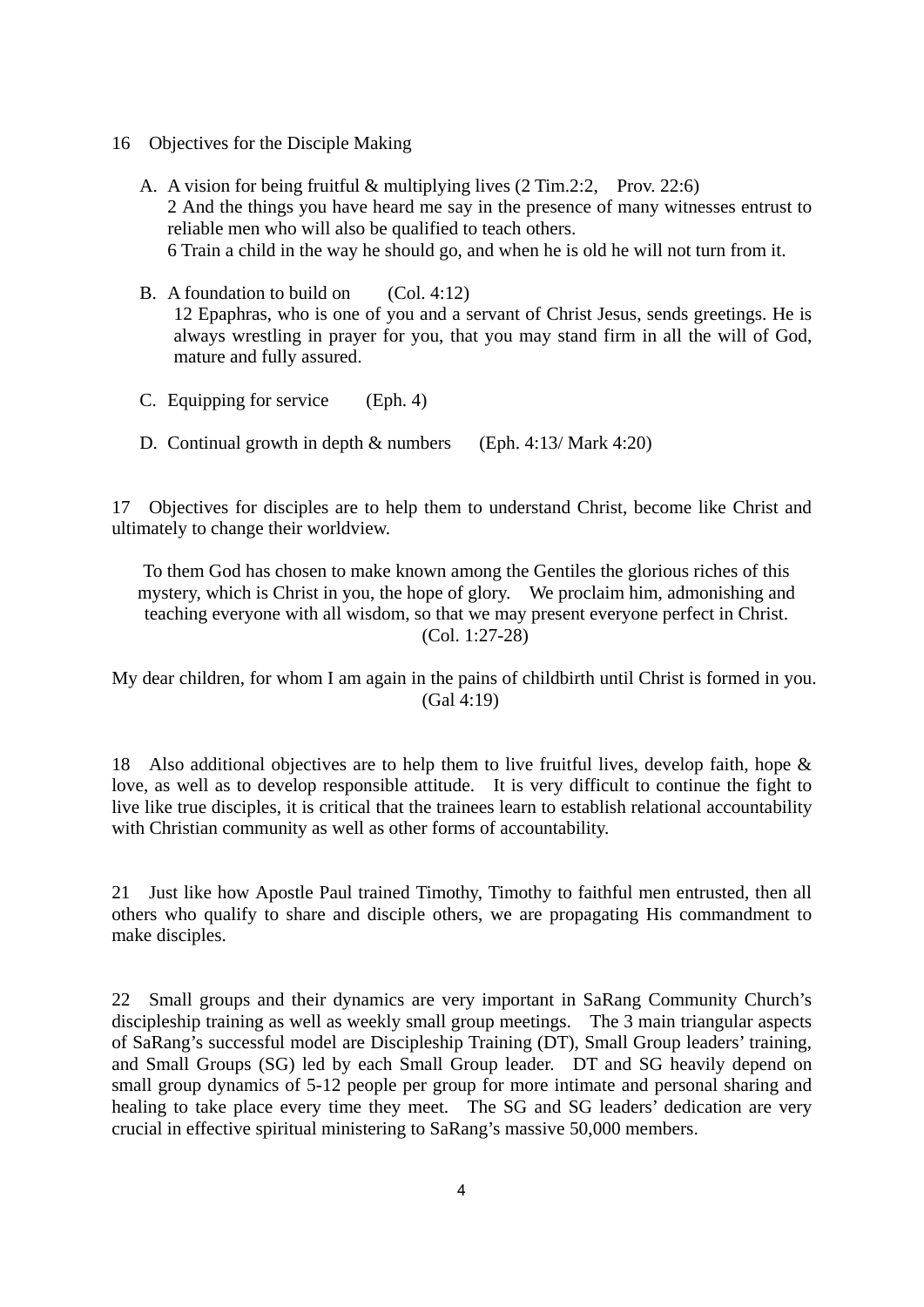23 At SaRang Community Church there are 5 Steps of Disciple Making process. Whenever a new comer walks into SaRang he or she follows the 5 steps in their spiritual journey. First time believers start from Evangelism (#1). If they come from other churches then they start from Assimilation (#2). SaRang's Small Groups are called, 'Upper Rooms' and the #1,2,3 nurturing take place. 'Upper Rooms' are led by over 3,000 highly trained Small Group Leaders, after each of the Leaders undegoing at least 4-5 years of Nurturing, Discipleship Training(DT), and Leadership Training (LT) themselves prior to leading. DT and LT each are a year-long programs, 32 weeks long each.

26 SaRang's disciple making relies on relational sharing. It is a 32 week long process where the Holy Spirit's touch and intervention is absolutely necessary for transformation of each trainee. Discipleship training leaders are trained to lead each session inductively so each trainee's participation can be maximized during each session. Rather than aiming for fast results, the 32 week long program will bring essential transformation of DT trainees.

28 Laity Nurturing process is very well explained in this page.

First of all, there are 2 main horizontal pillars of nurturing program in SaRang Community Church. These 2 main horizontal pillars are Public Worship at the top and Small Group at the bottom of the diagram.

SaRang's Public Worships include Sunday worship, Midweek (Wednesday Noon/Evening), Early Morning, etc. And Small Group meetings are a very powerful tool in running the mainstream ministry at SaRang Community Church.

Through well trained Small Group Leaders, church members receive great spiritual care at a very personal level. Maturity of lay Small Group Leaders adds a great deal of ministerial impact on the lives of every church members.

When a newcomer (whether already Christian or New Convert) comes to SaRang, all of them must go through the 5 Week long New Members Class. They could have visited through various channels of evangelism : Evangelism Festival Week, Evangelism Explosion, Personal Evangelism, Community Service, Community Evangelism, etc. Whatever the case may be, they all must go through the 5 week long New Members Class.

Then they can go through next step of Nurturing programs on their own. After about 1-2 years of nurturing, they can apply for the one year long Discipleship Training, followed by Leadership Training the next year. Ultimately they become Leadership Group of SaRang as Small Group Leaders, knowing how to spiritually care for others.

Through all these processes, Public Worship and Small Group gathering are critical keys. Members not only learn bible knowledge from their mature Small Groups Leaders, but also they become assimilated to SaRang's church culture and spiritual maturity resembling their Small Group Leaders gradually.

Each step of the way, each members' course completion records are exactly recorded and put into database for more effective nurturing.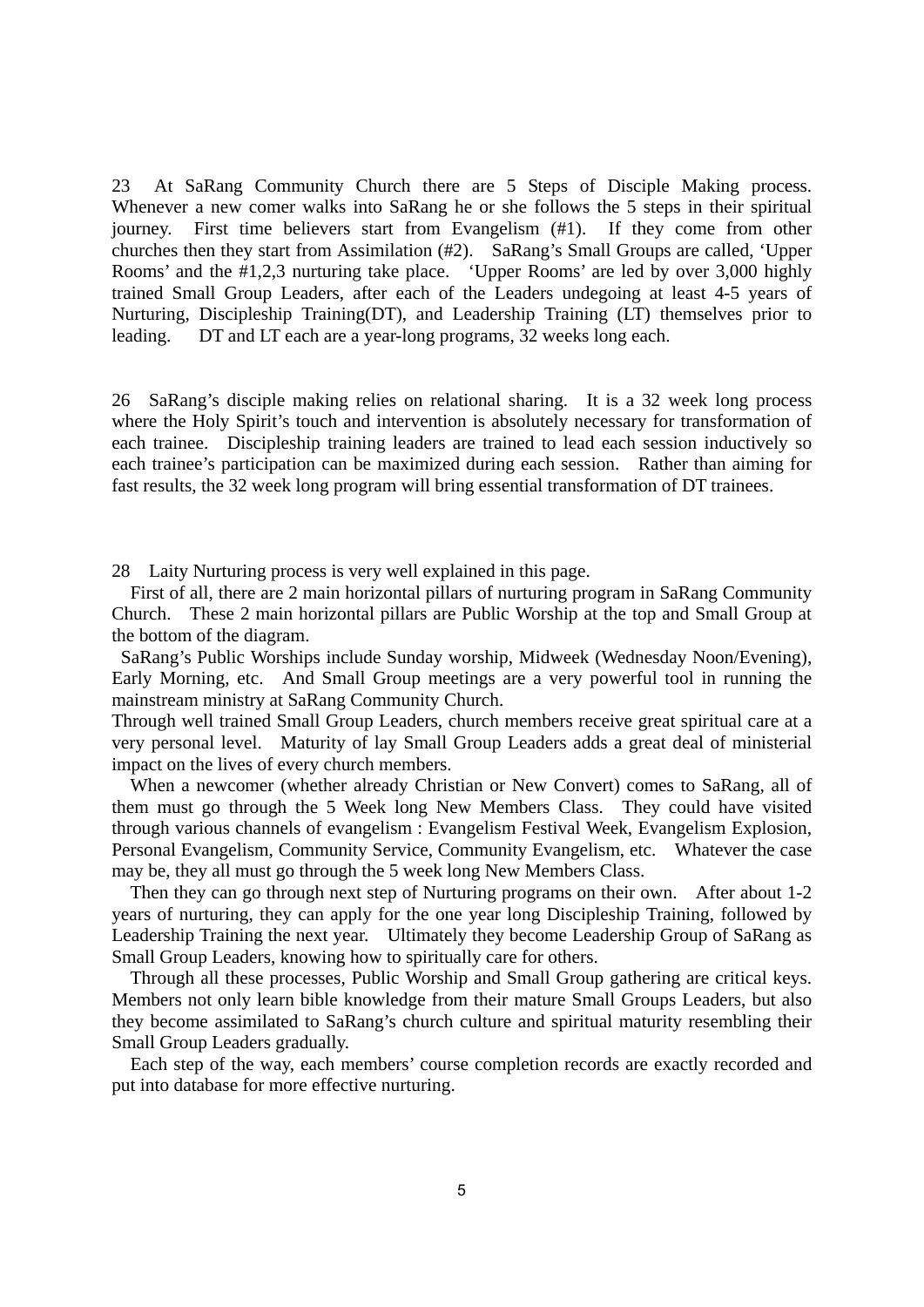29 This is another diagram which shows nurturing and training process at SaRang. Vertical flow of the process. The very first Training is the Discipleship Training, and members must go through various nurturing programs (shown on the right had side rectangles), including Crossway, Teachers' Training, Family Seminar, Intercessory Prayer School, various fellowship groups.

30 Also, applying Disciple Making Ministry Philosophy to already existing traditional church will need to be carried out very cautiously. In such case, this Grafting Process chart will be helpful.

 Grafting DT into your already existing traditional church will not be easy, and many members will even try to run from receiving DT at first.

You must analyze the soil of your ministry environment and prepare your leaders first.

You must constantly share the DT vision with your elders and laity decision making groups.

The nurturing process must start gradually then, as you see fit and suitable in each church. You may be able to start DT in about 1-2 years after you orient your churches with various nurturing programs first.

31 This is SaRang Community Church's motto. We don't want to stop at producing spiritually matured lay leaders and end everything there, BUT we want to have them PARTICIPATE the world mission effort. World Mission must be the ultimate fruit of Discipleship Training. After disciples are trained they are encouraged to join in for the world mission. This cycle continues.

 The feedback we get is that SaRang's professional missionaries are recognized as very well trained and spiritual matured missionaries, compared to usual missionaries sent out by typical Korean churches.

32 SaRang Community Church's World Mission has the following 4-fold vision.

Because our World Mission goes together with Disciple Making, it is only natural that SaRang has to globalize Discipleship Training as we do our World Missions. We invite many foreign spiritual leaders from international mission organizations as well as church denomination leaders. Without DT, SaRang's World Mission will be severely hindered.

 Many of our mature laity members who are preparing themselves for world mission often have very highly trained professional skills. They can not only practice Holistic Mission in needy regions around the world, but they can really serve His kingdom effectively by utilizing their professional skills. And because they have gone through spiritual transformation through DT, their mission efforts will be more biblically-based, capable of spiritually looking after others in the mission fields.

33 With the 4 fold vision, SaRang Community Church has been networking both domestically and internationally with these organizations and departments in and outside of SaRang. Starting from within SaRang Community Church in the center of the diagram, SaRang has pastoral care for congregation in each district, professional mission communities,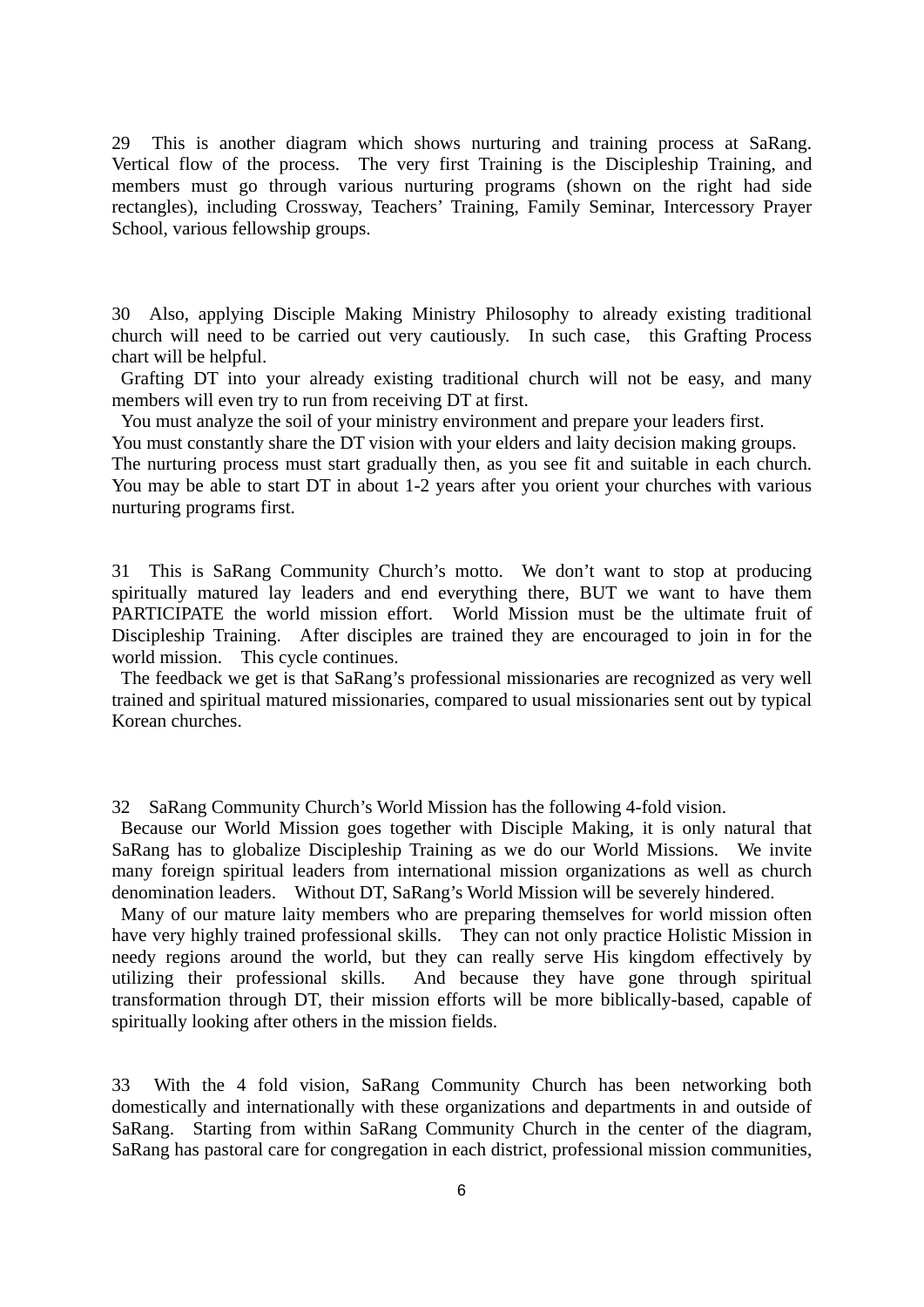mission intercessory prayer groups, youth and young adult ministries for raising next generation, and special ministry teams. The second layer of the concentric circle represents SaRang's domestic mission networking in Korea which includes regional post churches in rural areas, Korean mission organizations, training centers, outreaching ministry to foreigners residing in Korea, Korean national athletes care, and holding Wednesday noon service for Christians in their work places. The outer most concentric circle represents SaRang's international networking for world mission which include foreign denomination (evangelical Anglican Church network), international mission organizations (SIM, Interserve, Pioneers, ECMI, MJD, WEC), theological seminaries (SBC in Singapore, TCC in Singapore, STM in Malaysia), as well as numerous disciple making international leaders (Dr. U. Obed, Rev. Edmund Chan).

34 Many influential spiritual leaders visited SaRang and attended SaRang's Called to Awaken the Laity (CAL) seminar to share the disciple making vision. SIM, Pioneers, WEC, ECMI have sent their international directors and/or key training directors to CAL seminar. The globalization of discipleship training has been carried out for several years with very fruitful results in internationally implementing disciple making ministry globally.

35 Networking with foreign local churches such as evangelical Anglican Church network in the South East Asia as well as independent churches have been highly effective in promoting healthy churches. Now many churches are looking for ways to not only increase membership size but in pursuit of deep spiritual maturity of each member.

36 Since 2005, more than 216 key influential church leaders and mission agency leaders have visited SaRang to attend the CAL seminar.

37 As for Promoting Professional Mission, SaRang has put out 3,732 graduates of our Professional Mission School program by last year 2009. ETC and ITC are one year course with Mission Practice (MP) in between. These Elementary Training Course (ETC) with Intensive Training Course (ITC) along with very practical Mission Practice (MP) will allow future missionary candidates to learn and think about their future mission ministry in many different angles BEFORE they go out to the mission fields.

We teach them about their financial issues, children's education issues, communication with dispatching local churches, cross-cultural adaptations, obtaining membership of healthy international mission agencies, MK issues, short-term mission trips, mandatory participation of intercessory prayer meetings for dispatched missionaries, etc. Through various channels, students can directly/indirectly experience missionaries' life and ministry before they fully commit themselves out into the fields. Some may even decide to be "Sending" missionaries rather than "Going" missionaries after the 1 year long Professional Mission School.

 SaRang will now add the Leadership Training Course (LTC) to our Profession Mission School. The LTC will select handful of ITC graduates to make heavy investment to more thoroughly train them prior to their immediate dispatching. Overseas Camp Training will be executed as well as Foreign Language courses taught by SIM's SIMTI English program at SIM Korea. LTC will also include 3-6 months of On-Field Training, fully equipping the few and elite missionaries before they are introduced to mission fields.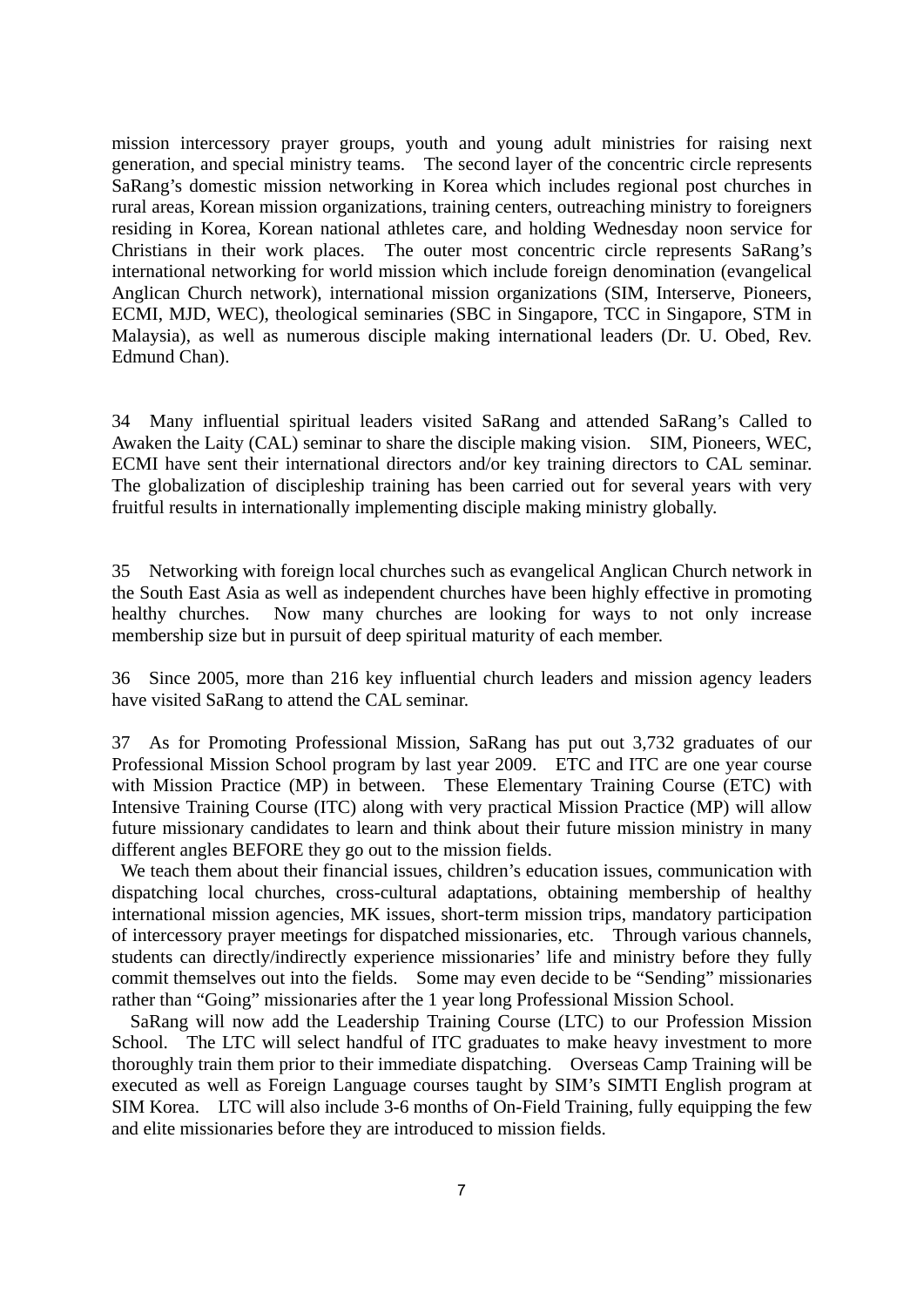38 SaRang sent out 2,663 short-term mission volunteers to both overseas and within Korea in 2009. This gives a great deal of mission field experience to church members, especially when they do not have much experience in mission. SaRang commences dispatching service before the summer season starts, and has thanksgiving service when every team returns after 2-3 months summer period. Korean/English lessons, street evangelism, Taekwon-do lessons, crafts, cooking, beauty care, children's camp, music, worship dance, IT service, opera, art, balloon making, media skills are used as enhancing tools in positively influencing mission fields during these trips.

39 Currently at SaRang's World Mission Department, there are 13 Professional Mission Communities with highly skilled laity in each field. Their professional skills allow these missionaries to enter high security regions where typical ministers and theology trained missionaries cannot go. Such Professional Missions are critical weapon for SaRang's world mission effort.

40 SaRang Community Church also operates NGO's in 4 countries in Kyrgyzstan, Russia, Cambodia and in Korea. Explain.

41 For practicing Holistic Mission, SaRang has set up Post churches in each provinces on Korea for more effective cooperation and networking. As you can see we have number of cooperating churches (RED) in each province, a total of 122 churches supported by us as of March of this year 2010. Also we closely work with Korean Army and Navy department for evangelizing soldiers in Korea military. Some of these military camp church pastors and chaplains are implementing DT in their chaplaincy ministry as well.

42 SaRang reaches out to Korea's National Athlete camp where our Olympic medalists are training. Often they go through extreme disappointment and emotional, spiritual and physical instability, and they require SaRang Community Church members' prayer support. Sports Mission Community at SaRang organizes worship service.

 Also many corporate workers around SaRang Community Church areas come to attend the Wednesday Noon Service during their lunch hour. This not only provides them with soothing spiritual breath of peace during the week, but also gives SaRang Community Church to discover potential future prospects for Professional Missionary to send off.

43 SaRang has divided the world into 10 regions for intercessory prayer effort. 10 Barnabas Intercessory Prayer Group meets to pray for missionaries working in those areas. The prayer guides are monthly updated with fresh prayer requests. The church's 3,000 Small Groups are lined-up and linked to each missionary family so the entire church can pray for our missionaries on field.

Also, Joint Prayer Meeting for World Evangelization takes place every Tuesday evening,